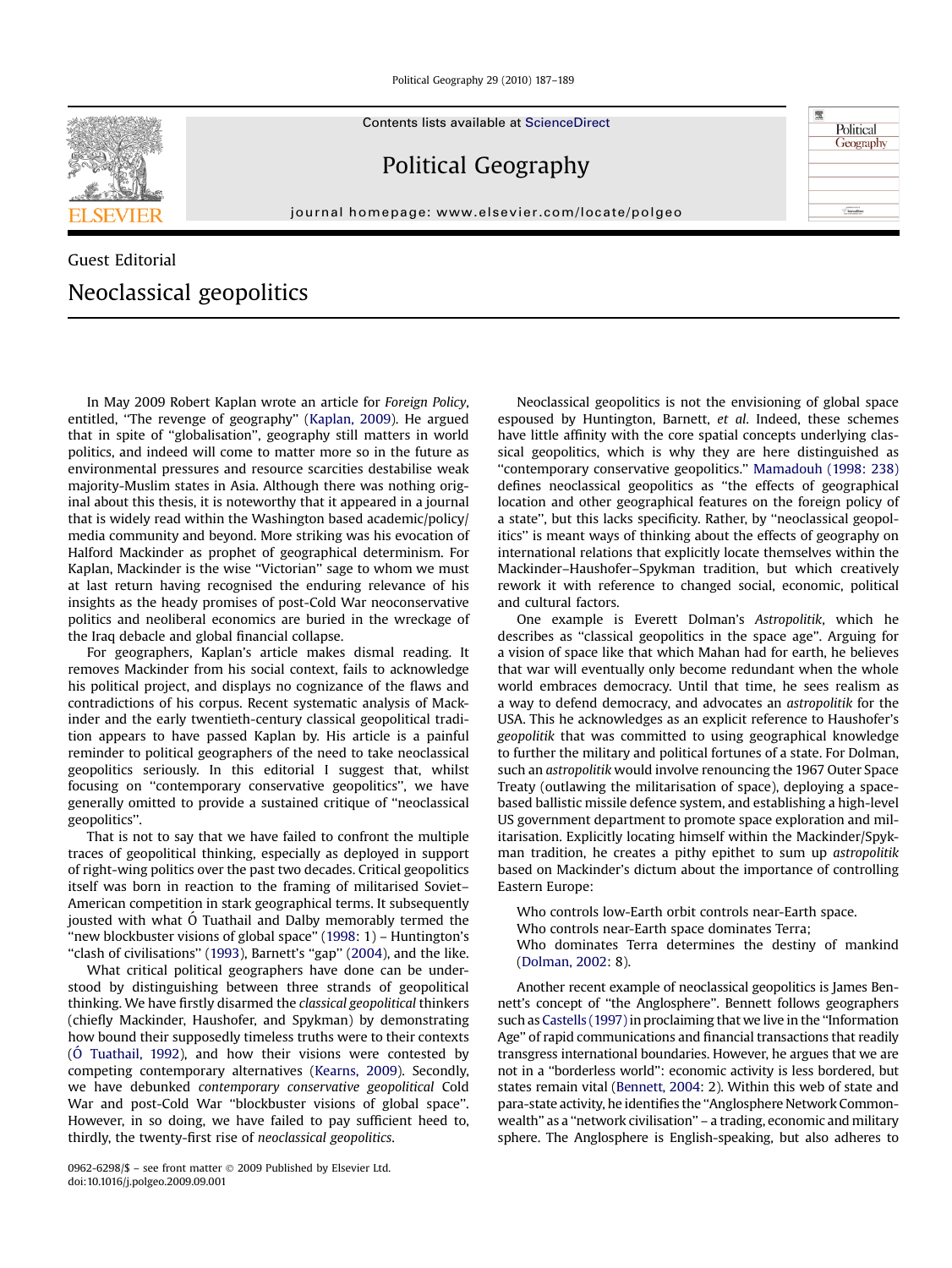<span id="page-1-0"></span>a common political culture characterised by values such as the rule of law, the liberty of the individual, the bill of rights, and the sanctity of private property (Bennett, 2004: 178–179). The Anglosphere is not state bound, having, for example, dense nodes in parts of Africa and India.

Being a dynamic Network Commonwealth does not, however, mean that the Anglosphere is non-geopolitical. Far from it, argues Bennett: humans remain what he terms ''amphibious'', living in both internet and material spaces (Bennett, 2004: 285). The Anglosphere is an ''offshore island'' detached from Eurasia's ''World Island''. Based on a chain of island continents and bases ringing the World Island, it is thus able to deny hostile forces access to its home maritime areas (Bennett, 2004: 286). This geopolitical basis to the Anglosphere is clearly a development of Mackinder's ''Heartland''/''World Island'' and Spykman's ''Rimland'' theories. However, whereas Mackinder was concerned about Britain and Spykman about the USA, Bennett organically conjoins them. He imbues his putative Anglosphere with a messianic political mission. If the nineteenth century was a ''British Century'' that abolished slavery, and the twentieth an ''American Century'' that ended totalitarianism, then the twenty-first may be the ''Anglosphere century'' that can abolish ''singularity'', or the habit that states have of acting alone. This ''dream'' can only be fulfilled by the conscious effort of making institutions to create this reality (Bennett, 2004: 288–289).

We can thus recognise affinities between classical and neoclassical geopolitics. Both share a realist understanding of international relations, are politically conservative, seek to formulate policy advice to politicians, and see the cause of world democracy as ultimately coincident with the interests of the USA/UK. Both exhibit certain generic representational qualities that are attentive to public and policy audiences – drama, generalization, simplification, and a powerful ''take home message''. In these respects, both classical and neoclassical geopolitics also overlap with the academic and representational concerns of contemporary conservative geopolitics.

Unlike contemporary conservative geopolitics, however, neoclassical geopolitics draws explicitly on the Mackinderian Heartland tradition. It also shares with classical geopolitics a vision of geography not as absolutely determining international politics, but as setting the framework within which it must occur – a framework that thereby demands a responsibility for political action to shape human futures.

Although neoclassical geopolitics is a direct descendent of classical geopolitics, in some important respects it exhibits discontinuities with its forbear. For example, although race must haunt any discussion of an Anglosphere, Bennett's geopolitics is not marked by the same anxiety to fix racial boundaries that excited classical geopolitics. Thus membership of his Anglosphere is not explicitly bound by geography, race, or religion, incorporating as it does nodes amongst peoples from whom Mackinder strove to insulate ''Englishry''. Neoclassical geopolitics readily adapts the Heartland thesis to technological and social changes that have occurred since the era of classical geopolitics. Thus Dolman has updated it to incorporate space flight, and Bennett identifies post-colonial deterritorialised social networks that technological change has facilitated. For neoclassical geopolitics, it is not that the heartland thesis was negated by technology, the rise of the USA, or other supposed flaws of Mackinder's original scheme. Rather, the Heartland thesis is seen as dynamic: just as Mackinder produced three iterations of it, neoclassical thinkers see themselves as doing nothing different.

Neoclassical geopolitics is arguably an influential discourse, but its spheres of influence are highly localised and concentrated. For example, it has proliferated amongst scholars and analysts of the international relations of Central Asia ([Megoran, 2004](#page-2-0)). The term ''Anglosphere'', championed by its originator's so-called ''Anglosphere Institute'', has established itself as an important concept within the politically conservative blogosphere in countries such as the UK, the USA, and Australia. Thus the New Statesman described it in 2000 as ''the next big right-wing political idea'' [\(Lloyd, 2000\)](#page-2-0), and a Google search in June 2009 returned over a third of a million web hits. However, I am not aware of a single case of a geographer engaging with the topic in publications.

This indexes a general failure amongst political geographers to engage with twenty-first century neoclassical geopolitics (for an exception, see [MacDonald, 2007\)](#page-2-0). This is reflected in both research, and the teaching textbooks that summarise that research. The most recent such text divides the study of geopolitics into ''classical'' and "critical"/ "anti-geopolitical" traditions [\(Painter & Jeffrey, 2009,](#page-2-0) chap. 9), classical geopolitical thinking concluding with Isaiah Bowman. This reflects the state of a field of research that has not readily engaged with neoclassical geopolitics.

It is beyond the scope of this discussion to account for this weak engagement with neoclassical geopolitics. However, I suggest it bespeaks complacency that the successful institutionalisation of critical geopolitics in geography departments has vanquished neo/classical geopolitics. As the contemporary resonance of neoclassical geopolitics attests, this is clearly not the case. Neoclassical geopolitics illustrates the enduring lure of classical geopolitical thinking, and in its present iterations it remains wedded to conservative and militarised foreign policy agendas of powerful states. These need to be evaluated and challenged, in popular and policy spheres as well as in scholarly publications. However, neoclassical geopolitics cannot simply be dismissed by revisiting the arguments against classical geopolitics, as (in some cases, at least) it presents new intellectual challenges that demand serious responses.

In 1986 this journal published Hepple's landmark call for geographers to critically engage with what he called ''the revival of geopolitics'' (Hepple, 1986). Geographical scholarship rose to that challenge, interrogating both the traces of classical geopolitical thought and the subsequent rise of contemporary conservative geopolitics. Kaplan's article likewise illustrates that we have both a disciplinary and a political duty to engage with the latest revival of classical geopolitics, that of neoclassical geopolitics. As MacDonald argues, ''the legacies of Mackinder and Mahan live on, and radical critique is as urgent as ever'' [\(2007:](#page-2-0) 609).

## Acknowledgements

The author gratefully acknowledges the assistance of Klaus Dodds, Jason Dittmer, Alex Jeffrey and three anonymous referees, in providing useful comments on earlier drafts of this piece. Thanks to James Sidaway for his encouragement.

## References

Barnett, T. (2004). The Pentagon's new map: War and peace in the twenty-first century. New York: Berkeley Books.

- Bennett, J. (2004). The Anglosphere challenge: Why the English-speaking nations will lead the way in the twenty-first century. Oxford: Rowman and Littlefield. pp. 2, 178–179, 204, 286, 288–289.
- Castells, M. (1997)The information age: Economy, society and culture, Vols. I–III. Oxford: Blackwell.

Dolman, E. (2002). Astropolitik: Classical geopolitics in the space age. London: Frank Cass. p. 8.

Hepple, L. (1986). The revival of geopolitics. Political Geography Quarterly, 5(4), S21–S36. Huntington, S. (1993). The clash of civilisations? Foreign Affairs, 72(3), 22–49.

Kaplan, R. (2009). The revenge of geography. Foreign Policy, May/June. Available from. [www.foreignpolicy.com.](http://www.foreignpolicy.com) Accessed 06.06.09.

Kearns, G. (2009). Geopolitics and Empire: The Legacy of Halford Mackinder. Oxford: Oxford University Press.